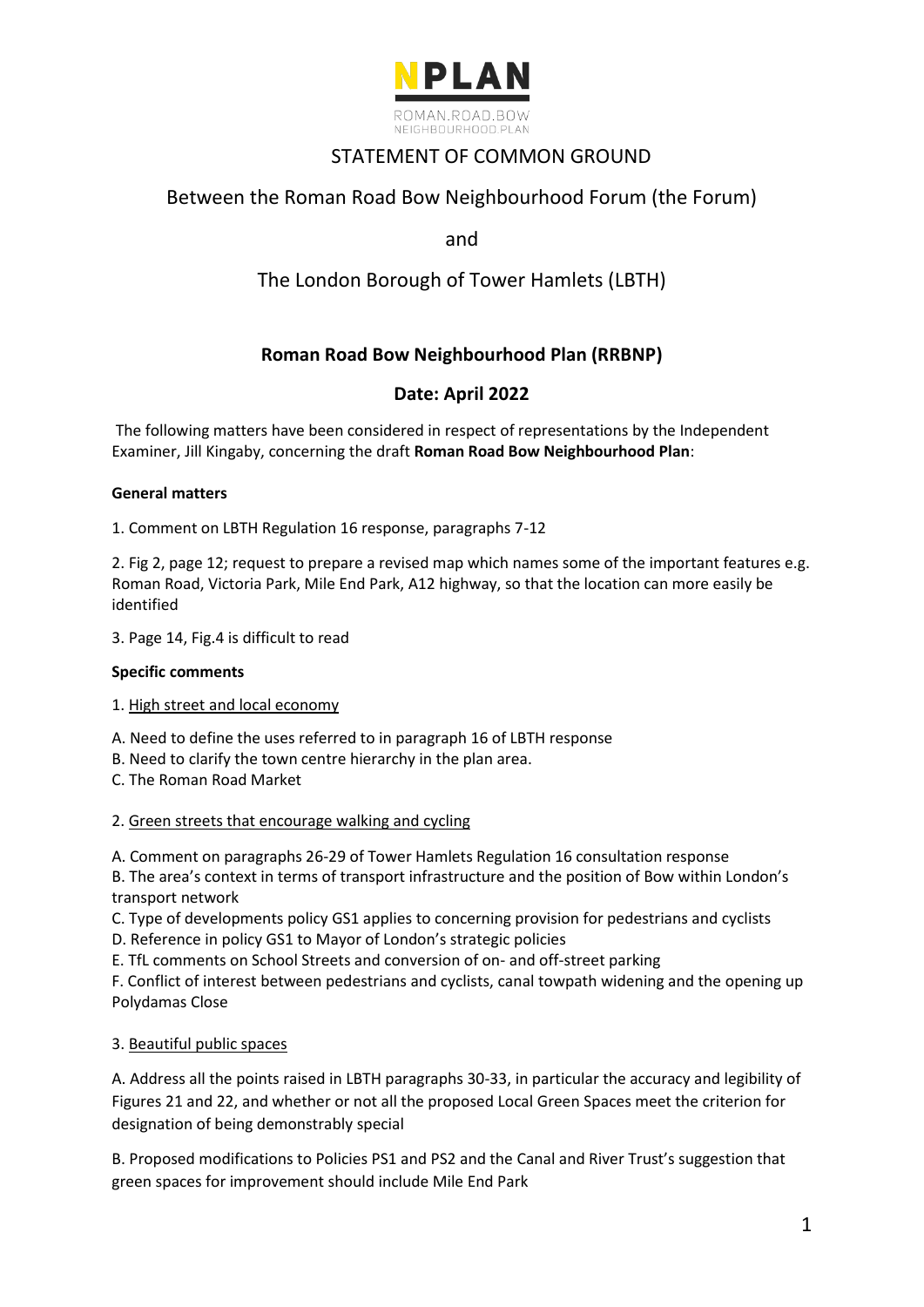

## 4. New life for our local heritage

A. Paragraphs 34 to 38 of Tower Hamlets' Regulation 16 response include comments on this Objective

## 5. High quality affordable housing

A. Paragraphs 39 and 40 of Tower Hamlets' Regulation 16 response seek more information and modification to Policies H1 and H2

## 6: Resilient and Well-Networked Community Infrastructure

A. Policy CF1, Actions CF2-6, Priorities for Community Infrastructure Levy (CIL) funding and supporting text form chapters 9 and 10. Paragraphs 42 – 48 of Tower Hamlets' Regulation 16 response set out some queries and suggestions for modification.

## **Other matters**

Comments by Thames Water and Marine Planning and Marine Licencing

## **Note: Proposed changes to the text of the plan are shown in pink.**

## **Agreed Actions**

## **General matters**

## **1. Comment on LBTH Regulation 16 response paragraphs 7-12**

a. Paragraphs 7-8. More detail has been added to the policies and actions referred to, and greater clarity provided over planning obligations where requested. Changes are shown below in the relevant section of the plan (Policy LE1, Action HE3, Policy H2, Action CF2).

b. We will update all references to 'London Plan 2020' to 'London plan 2021.'

c. We will correct formatting errors but introducing footnotes would involve a lot of re-formatting, and we would prefer to stick with endnotes.

d. We will ensure the table of contents and page numbers correspond once all the changes to the plan content have been made.

e. Bullet points to be added in various places as indicated in our response to comment 12 by LBTH in our spreadsheet of responses to the Regulation 16 consultation:

Page 16: at the start of each paragraph in sections 2.2.1 and 2.2.2 about Bow West and Bow East areas.

Page 33, policy LE1: add bullet point at start of policy and before 'Such proposals...'

Page 60, policy HE1: add bullet points before: 'Development proposals at Bow Wharf...'; 'proposed developments must...'; 'Developers are advised...'; ' Recreational provision...'

Pages 74-75 Policy H3 Low carbon housing: add bullet points before: 'proposals for significant...'; 'This includes the....'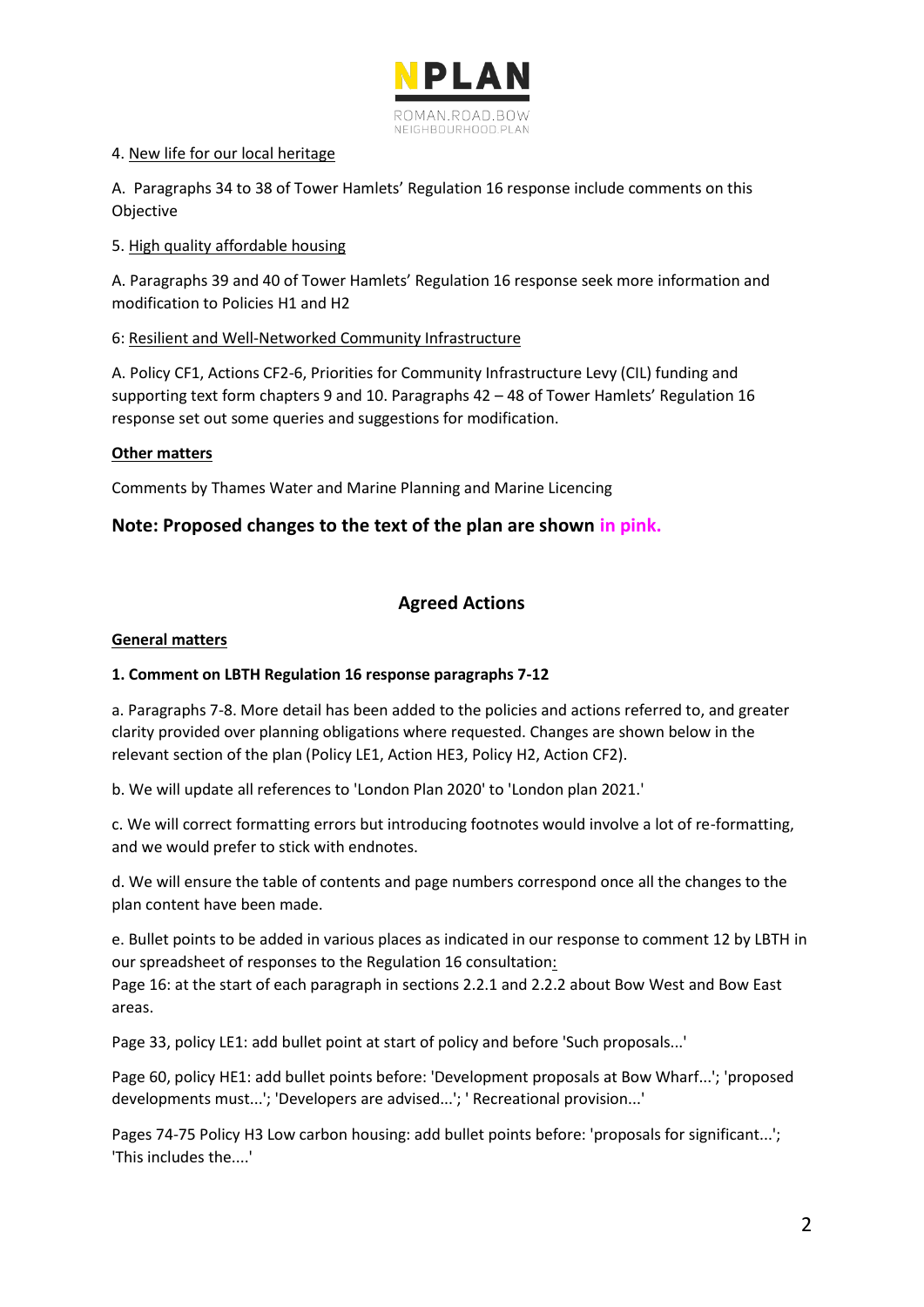

Page 77 Policy CF!, add bullet points before: 'In order to meet...' 'Planning applications that propose....' 'New residential developments..' 'Proposals to improve...' 'Where appropriate....'

Page 84 Action CF5, add bullet points before: 'In order for...' 'As a separate matter....'

## **2. Fig 2, page 12**

a. Steven Heywood, LBTH, has kindly provided a new boundary map with major roads and parks labelled. https://drive.google.com/file/d/1SX7nW7WTD7ON5GgzWAdlV0nYqKt3VIo/view?usp=sharing **3. Page 14, Fig.4 is difficult to read**

A clearer copy of the map below will be provided[: https://romanroadlondon.com/wp](https://romanroadlondon.com/wp-content/uploads/2015/01/housing-development-east-london-bow-map1.jpg)[content/uploads/2015/01/housing-development-east-london-bow-map1.jpg](https://romanroadlondon.com/wp-content/uploads/2015/01/housing-development-east-london-bow-map1.jpg)

### **Specific comments**

### **A. Need to define the uses referred to in paragraph 16 of LBTH response.**

Paragraph 16. We have defined more closely where this policy will apply. The recent development of Mainyard Studios in Bow Road is a good example of the type of development we would like to encourage.

Proposed change to plan: Page 33; add at the bottom of the Key Issue a new paragraph: In the following policy we define different spaces and activities as follows: •Maker space: location where people gather to co-create, share resources and knowledge, work on projects, network, and build; includes Class E(g) uses. •Cultural activity: an activity which embodies or conveys cultural expression, irrespective of its

commercial value; includes theatres, cinemas, Class F1(b) uses and some Class E(a) uses where the focus of the business is on cultural expression, e.g. a commercial art gallery.

•Social enterprise: a business which combines a social purpose with financial goals. •Leisure activity: An activity chosen for pleasure, relaxation, or other emotional satisfaction; may include sports facilities, dance and other exercise studios, community meeting spaces.

### **B. Need to clarify the town centre hierarchy in the plan area.**

Paragraph 17. The supporting text to Objective 1 now clarifies the town centre hierarchy for the borough, and a new map provided by Steven Heywood shows the town centre hierarchy.

https://drive.google.com/file/d/1g9YhV5t0NPcG7NhLzQH15Iu4VYcB2GE8/view?usp=sharing

Proposed change to plan: Page 34**, Policy S.TC1, Supporting the network and hierarchy of centres**, add the following at the start of the paragraph: The plan area contains the Roman Road East District Centre, the Mile End Neighbourhood Centre, and the Bow Road Neighbourhood Parade.

### **C. The Roman Road Market**

Page 34, A new paragraph added concerning the Roman Road Market after **Tower Hamlets Local Plan 2031,** and before **Planning Obligations: SPD March 2021.** Reference is now made to **Policy**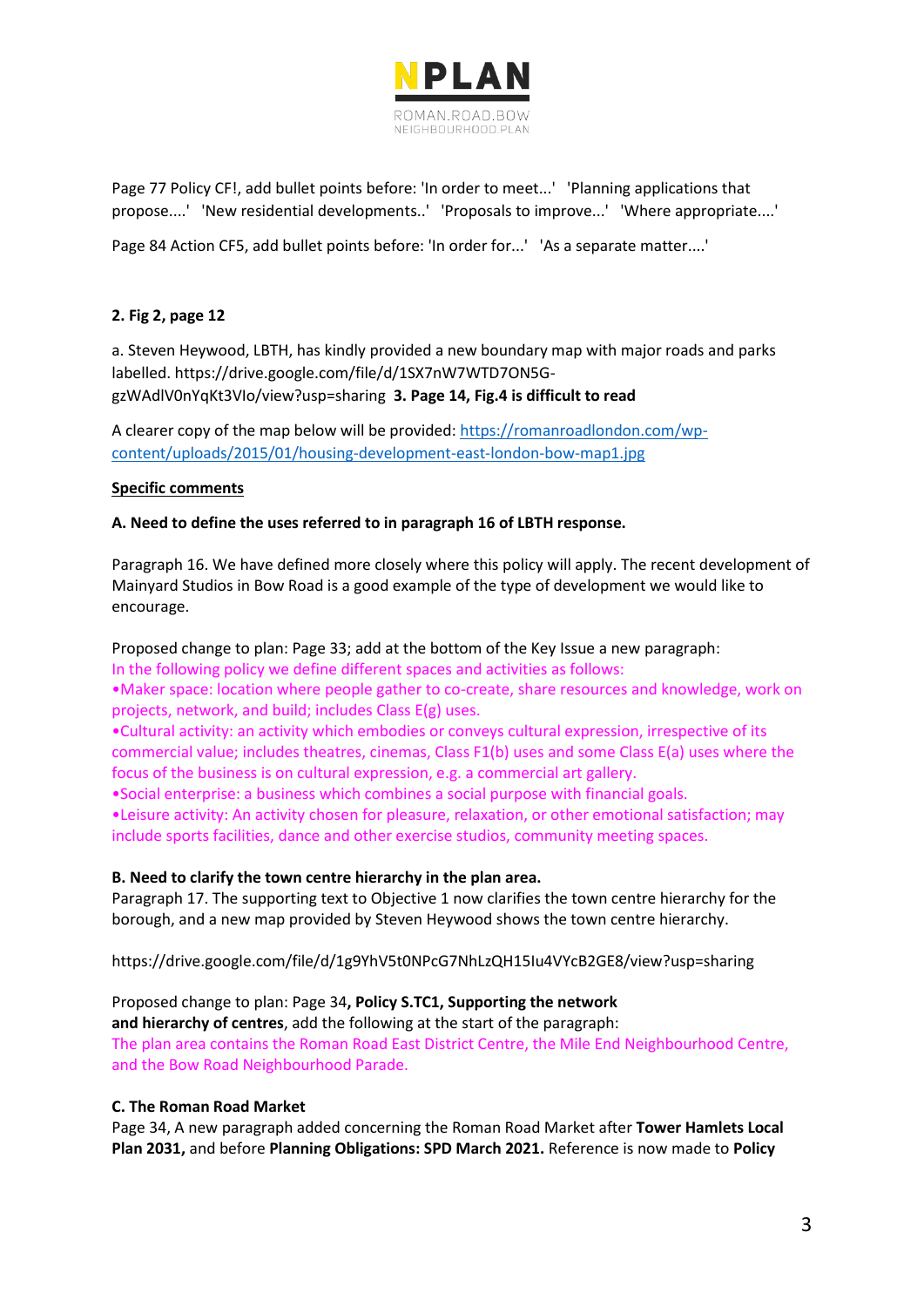

**D.TC7 Markets**, the **Roman Road Market Action Plan** and local groups concerned with the market and local economy.

#### **Roman Road Market**

The market has struggled in recent years to adapt to the changing composition and shopping habits of the local community. Local Plan **Policy D.TC7 Markets** (page 126) requires development proposals impacting existing markets to improve the overall quality of the market and the public realm. The contract of the contract of the contract of the contract of the contract of the contract of the contract of the contract of the contract of the contract of the contract of the contract of the contract of the con

 The **Roman Road Market Action Plan** emphasises that 'It will be important to ensure that market improvements do not price the traditional traders out.' The Council will need to work closely with traders to support and manage future changes such as public realm improvements and pedestrianisation in order to revitalise the market and attract new customers. There is no longer a bank or building society in the market, and a larger post office is urgently needed. Partnership work with the **Roman Road Trust, Roman Road London** and the **Neighbourhood Forum** will be important during this period of change.

### **2. Green streets that encourage walking and cycling**

#### **A. Comment on paragraphs 26-29 of Tower Hamlets Regulation 16 consultation response**

A sentence about principal sources of funding has been added to the 'key issue' paragraph on page 40. Please see below for the new text.

Clause 2. Sentence added to the key issue paragraph 5.2.1 stating reason for the reference to 5 particular roads.

Clause 5 bicycle storage. We think it better not to repeat guidance in the Central Area Good Growth SPD.

Clause 7. Amended to make pedestrian provision the expected standard and to refer to green grid routes.

Clause 8 Specific locations for safer crossings have been added.

Accessibility clause: text added about street clutter.

We agree to use letters rather than numbers for individual clauses.

### Proposed text.

### Page 40 **5.1 Summary of current issues.**

People are discouraged from walking and cycling in the area because most routes are along busy main roads that are dangerous, and with high levels of air pollution. This is why specific roads are mentioned in the policy. It is likely that more people would walk and cycle if motor traffic volumes and speeds were reduced on main roads, and improved, continuous walking and cycling infrastructure installed.

It is envisaged that central government, Transport for London and Community Infrastructure Levy (CIL) will be the principal sources of funding for improvements across the plan area, together with direct developer S106 or S278 contributions for specific developments.

Street clutter, such as the night-sky podiums in Gladstone Place, and local directions signs which can be easily turned around, are a hindrance.

#### **Policy GS1: Improving safe cycleways**

**1. Safer walking and cycling** Development is required to enhance the pedestrian and cyclist experience with high-quality, dedicated infrastructure on busy main roads, and by improving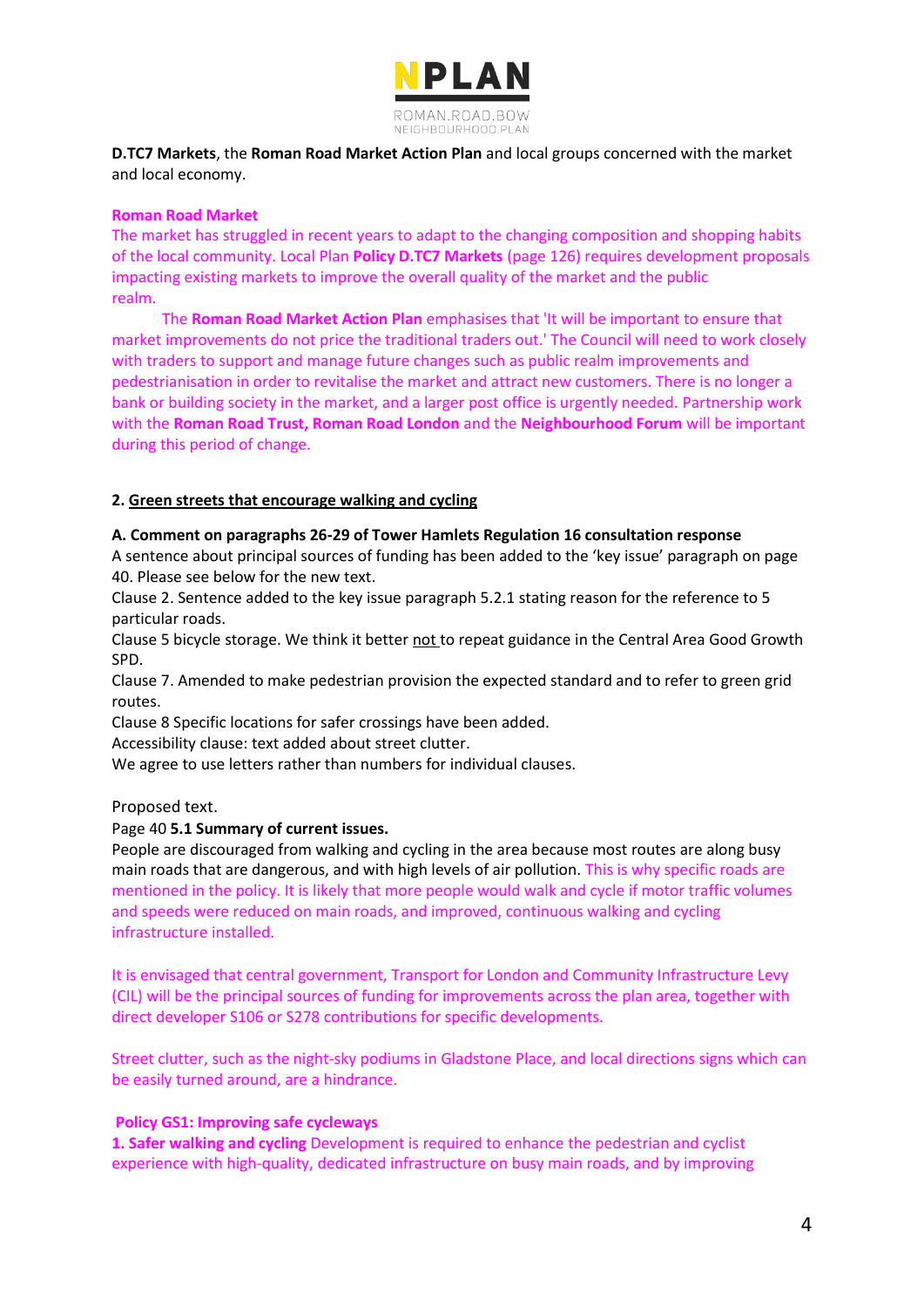

pavements, cycleways, cycle storage, access through public spaces, and wayfinding away from busy main roads and in support of School Streets. This shall be achieved by (clauses a-i).... Reworded clause 7: 7. Other features associated with pedestrian access to the development, including seating for pedestrians and signage, particularly on Green Grid routes. Reworded clause 8: 8. The provision of safe road crossings where needed, including at the junctions of the A12/Wick Lane/Tredegar Road, Fairfield Road and Tredegar Road, St. Stephen's Road and Roman Road and at Tom Thumb's Arch. A new zebra crossing is needed in Malmesbury Road.

Add the following to policy GS1 after point 9: This will involve joint working with Newham, and with the LLDC until approximately 2025 when planning authority for the areas currently administered by the LLDC are expected to be returned to the boroughs.

After updating text, we will change numbered points 1-9 with letters a - i.

Page 40 Fig 16. If possible, we will add a dotted blue line for new cycle intervention along St Stephen's Road (linking Old Ford Road and Tredegar Road.)

Action GS2 to improve safe walking and cycling. The action is different from the policy in that here we share our priorities for improvements in specific locations across the plan area. On page 48, section 5.3.2, we cite the work of UCL Masters Spatial Planning students as evidence justifying our choice of locations.

We agree clause 2 B in **Action GS2**, **Making streets safer for children**, is too close to clause 6 of Policy GSI and we will delete this.

## **B. The area's context in terms of transport infrastructure and the position of Bow within London's transport network**

We propose adding the following text to address these points on (page 40) to the start of paragraph **5.1 Summary of current issues:** Bow is generally well served by public transport, with Mile End in the south of the plan area being a major tube and bus interchange. The Bow Road District Line and Bow Church DLR stations are also on the southern boundary of the area. The Tower Hamlets Local Plan (p.186) acknowledges congestion and overcrowding of the transport network and the need for further investment. The plan area's proximity to Central London and Docklands means high volumes of vehicles pass through it daily. The area is bounded on three sides by major traffic routes - Grove Road (A1205) and the Blackwall Tunnel Road (A12) run north-south, and Bow Road (A11) runs eastwest. The TfL funded [Liveable Streets Bow](https://talk.towerhamlets.gov.uk/lsbow/widgets/13981/faqs#question4092) research found over 33,000 daily journeys were made within Bow. Of these, 49% were vehicles travelling through the area and not stopping. This means over 16,000 journeys were from non-residents, contributing to air pollution on streets, outside schools and around local shops. The Liveable Streets Bow programme is seeking to reduce commuter traffic and improve infrastructure for cyclists and walkers, whilst at the same time ensuring that the market and local businesses along the Roman Road can continue to receive deliveries conveniently and are well serviced.

## **C. Type of developments policy GS1 applies to concerning provision for pedestrians and cyclists Policy amended to limit contributions to major developments.**

Page 40, 5.2.2 Policy GS1: Improving safe walking and cycling routes; replace 'Development is required' wit[h](https://www.towerhamlets.gov.uk/Documents/Planning-and-building-control/Development-control/Application-processing/Full-Outline-Planning-Feb-2021-updated.pdf) [Major development](https://www.towerhamlets.gov.uk/Documents/Planning-and-building-control/Development-control/Application-processing/Full-Outline-Planning-Feb-2021-updated.pdf) as defined in the Council's **Full & Outline Planning Applications Checklist** is required.....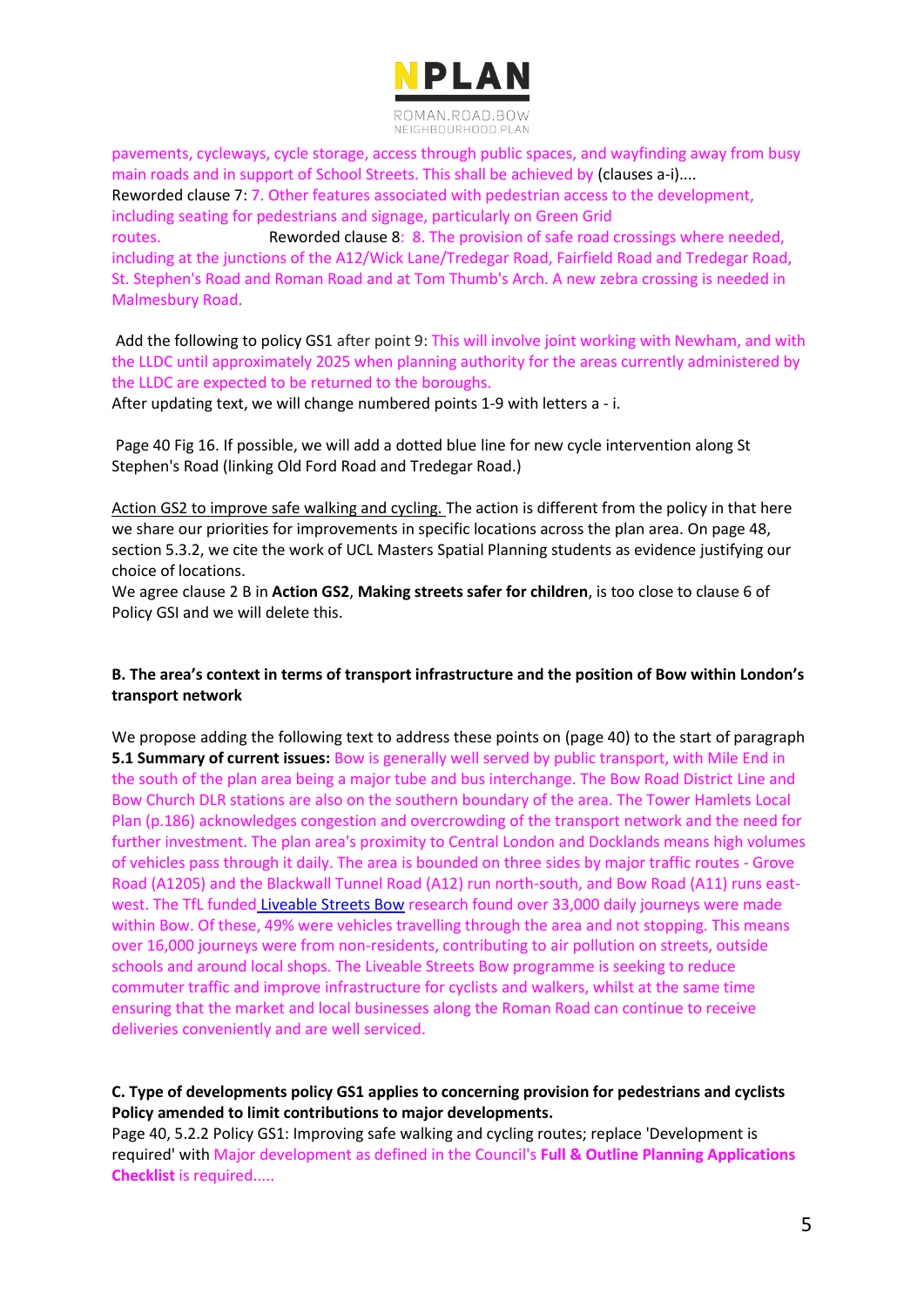

## **D. Reference in policy GS1 to Mayor of London's strategic policies**

Page 41, section 5.2.3 refers to the Mayor's transport strategy, and we want to avoid making supporting text even longer.

## **E. TfL comments on School Streets and conversion of on- and off-street parking** Page 47 Action GS2 Add points d and e.

d. The expansion of cycle hire where this is needed to meet increased demand.

e. The conversion of general off-street and on-street parking to more beneficial use to create pleasant, safe, attractive and less polluted spaces, particularly for the most vulnerable, where this would not have a detrimental impact on the highway network.

 Replace the start of section **5.3.1 Conformity with other policies** with: The action is consistent with the following policies: The **Mayor of London's Transport Strategy March 2018**, **Tower Hamlets - A Cycling Borough**, chapter 2, paragraph 2.1 and the **London Streetspace Plan 2020** to reduce through traffic on residential streets and enable more people to walk and cycle safely as part of their daily routine; the **Tower Hamlets Council High Density Living Supplementary Planning Document**; Design guideline AB.5

## **F. Conflict of interest between pedestrians and cyclists, canal towpath widening and the opening up Polydamas Close.**

Cyclist and pedestrians: we acknowledge that their needs sometimes conflict, particularly along canal towpaths. We have amended Policy GS1 with more detail about pedestrian provision. (Please see revised text above). We also propose adding a clause to GS2 to consider towpath widening. The contract of the contract of the contract of the contract of the contract of the contract of the contract of the contract of the contract of the contract of the contract of the contract of the contract of the

We raised the suggestion about linking Polydamas Close and Four Seasons Green with LBTH in relation to the proposed development at adjacent Caxton Grove. The LBTH Regeneration Team, who are working on the Caxton Grove development, responded saying the suggestion is not feasible because:

1. There is a long, wide ditch between the gated private development of Polydamas Close and the Caxton Hall site, perhaps owned by Network Rail.

2. Providing a bridge/link over the trench would then lead to a dead end for Malmesbury Estate residents aiming for Fairfield Road for permeability, as Polydamas Close is a private gated development.

Page 46. Add a point to Action GS2, Improving safe walking and cycling routes: f. Improve towpaths, including consideration of widening, especially in areas of high use such as Mile End Park.

## **3. Beautiful public spaces**

## **A. Designating local green spaces**

Regarding Figures 21 and 22. The Forum believes these to be accurate, with the exception of the errors referred to below. The Forum acknowledges the legibility of Figure 21 is not very good and will try and improve this.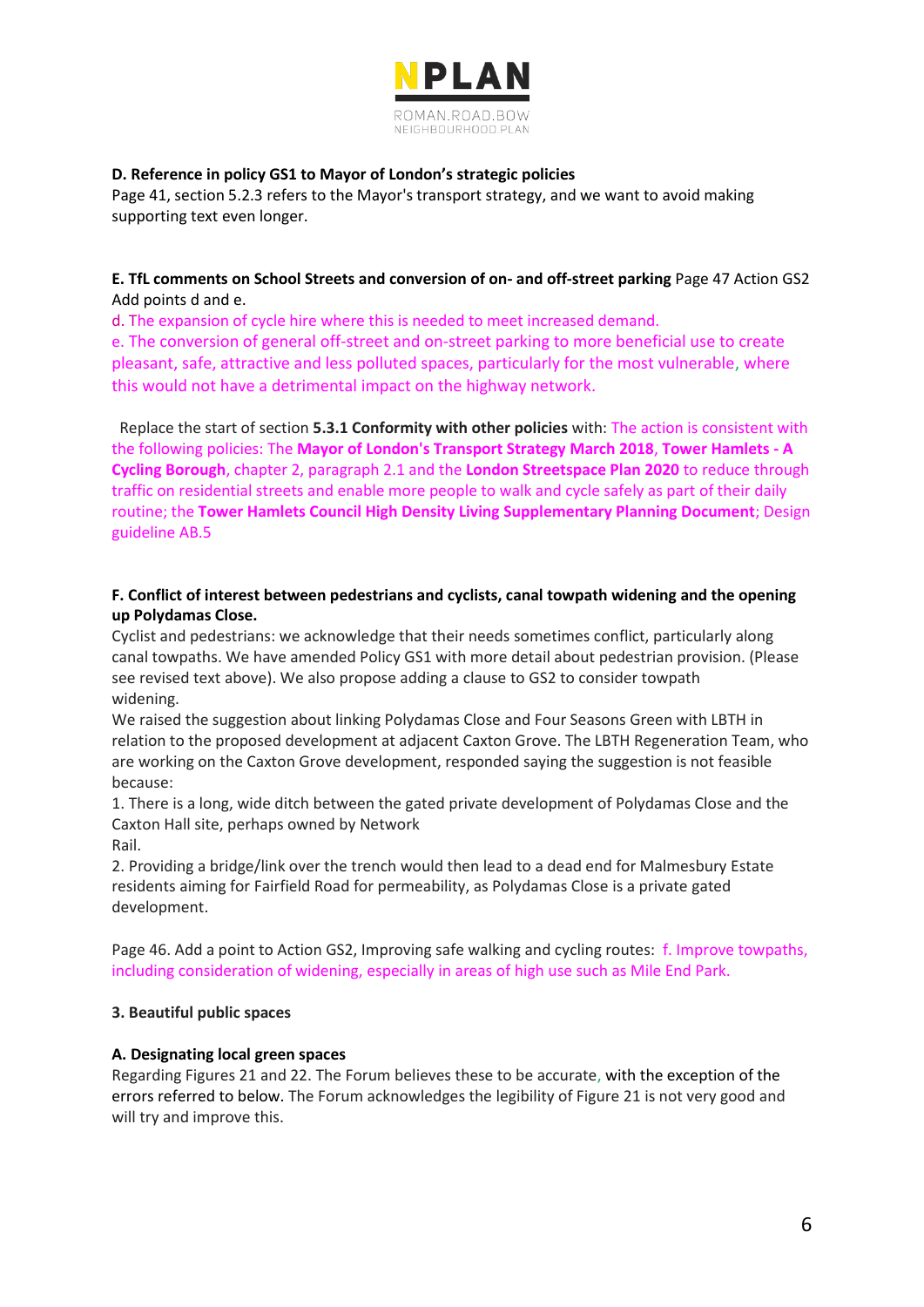

Fig. 21 The second no. 9 to the East of the other one should be no. 10. The Forum distinguishes between 1) improvements for recreation and play, and 2) parklets and similar environmental measures and wanted to avoid being over-prescriptive, as what is appropriate will be place specific

Figure 22 to be re-named 'Open Spaces in Plan Area' with a key showing , 'Spaces listed in Tower Hamlets' Parks and Open Space Strategy 2017-27' in existing colour and 'Proposed Local Green Spaces' in a different colour.

The numbers on the photos of the proposed green spaces to match the colour of the map key.

Page 51, Figure 51: Change the no. 9 on the east side to no. 10

## **B. Proposed modifications to Policies PS1 and PS2 and question over the inclusion of Mile End Park as a green space for improvement**

Page 50, Policy PS1 To clarify that public realm improvements will be supported in other locations, insert the word 'including' before 'housing estates' and also after 'similar environmental measures'. Regarding the suggestion for Policy PS2 of including 'Major housing developments located within 200m of the boundaries of each green space will be required to provide contributions to maintain and enhance the space' (if this is not already covered by LBTH Local Plan policies) , we believe the point is covered by Local Plan policies - Local Plan policy S.0WS1 Creating a network of open spaces states: 1. Proposals will be required to provide or contribute to the delivery of an improved accessible, well-connected and sustainable network of open spaces through:

a. protecting all existing open space to ensure that there is no net loss (except where it meets the criteria set out in Policy D.OWS3)

b. maintaining the open character of Metropolitan Open Land (MOL)

c. improving the quality, value, and accessibility of existing publicly accessible open space across the borough and neighbouring boroughs, in line with the Green Grid Strategy, Open Space Strategy, Local Biodiversity Action Plan and Sport England's Active Design Guidance.

## **4. New life for our local heritage**

### **A. LBTH paragraphs 34-38.**

Paragraphs 34-38.

35. List of pubs in Figure 24.

Page 62; Fig 24 shows 3 categories of pubs: nationally and locally listed and those it is proposed to add to the local list.

### 36. Pubs in conservation areas:

The study 'Pubs in Tower Hamlets' showed 161 pubs (58.1%) in the borough closed between 2000- 2017. The pandemic has proved another major challenge for our local pubs, and our public engagement showed there is strong support for this policy giving an added measure of protection to the remaining pubs.

### 37. HE3 wording.

Gastro pub: a pub that focuses on not only good beer, but high quality food e.g. Morgan Arms, Green Goose "A micropub is a small freehouse which listens to its customers, mainly serves cask ales, promotes conversation, shuns all forms of electronic entertainment[.](http://entertainment.eg/) E.g.The King's Arms, Buckfast St. E2; Tap Room: ' A pub where beer is served from taps, and other drinks and sometimes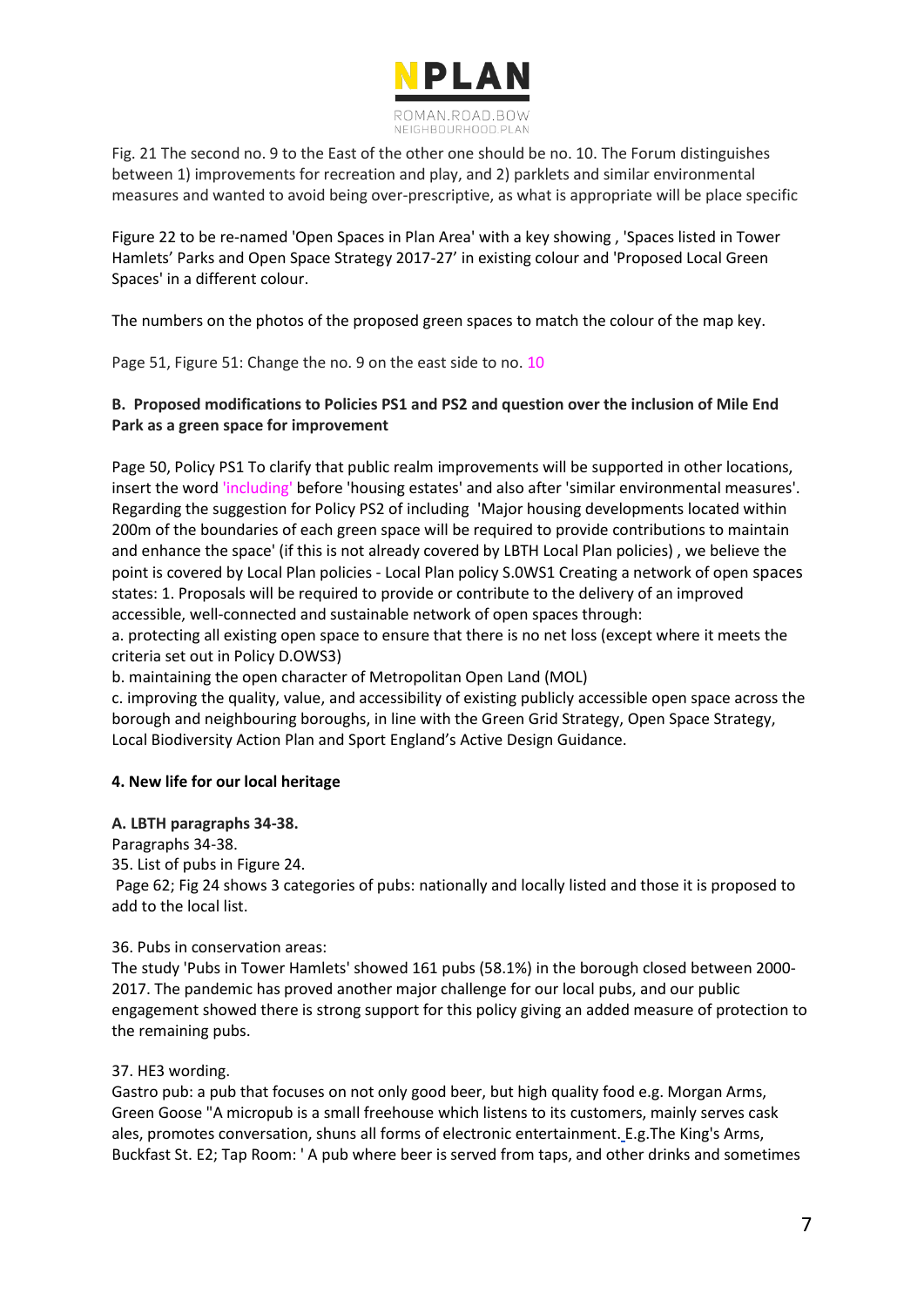

food are sold, e.g. Mother Kelly's, a New York inspired bar in Bethnal Green; Tank bar: Where beer is fresh through being served from tanks directly into glasses, e.g. Howling Hops in E9.

We propose adding examples to the action HE3 of the different types of pubs which we would support. Page 66. Add to Action HE3 the following sentence at the end of the action:

#### **Action HE3**: Opportunities for new types of Public House

Tower Hamlets Council to facilitate new models of pubs coming forward and broaden the locations in which proposals might be acceptable.

New models of pubs including gastro pubs serving good quality beer and food, micro pubs in small settings where cask ales are served and conversation promoted, craft beer pubs championing ales from smaller British brewers, tap rooms where beer is served from taps, and tank bars serving beer directly from specialised tanks will be supported in district and neighbourhood centres,

neighbourhood parades and other locations where serious detriment to residents can be avoided.

#### **HE1 Bow Wharf and conformity with local plan**

We believe the policy for Bow Wharf is consistent with Local Plan, which includes: **'Policy D.EMP2 New employment space**

1. New or intensified employment floorspace will be supported within designated employment locations, the Tower Hamlets Activity Areas and identified site allocations.

2. Outside of the locations cited in Part 1, new employment space will be directed to town centres and accessible locations along major transport routes transport routes.'

Outside these areas new employment floorspace will be supported in other places if 'the employment use would contribute towards integrated place making.'

The **Local Plan** section on **'Enhancing Open Spaces and Water Spaces'** notes the significant water loss in the borough and says: 13.7 'Hence, it is important that policies protect our valuable water spaces from permanent infillings and oversailing and seek to improve their continuous public access; enhance biodiversity; promote water related and water-dependent recreation; and ensure the delivery of high quality design to celebrate the heritage of our waterways.' (page135) **Local Plan Policy D.OWS4 Water Spaces** is relevant here. it includes developments are required to demonstrate: 'b. there are no adverse impacts on the existing water spaces network, including navigation, biodiversity, water quality, visual amenity, character and heritage value of the water space, taking into consideration the adjacent land and the amenity of existing surrounding developments.'

### Reword final paragraph of Policy HE1 to say:

Development proposals must provide for an appropriate mix of uses that include leisure and recreational activities and, where workspaces are provided as part of redevelopment, affordable workspaces for small businesses should be provided in line with the Local Plan. Recreational provision that improves connectivity with the Green Grid and better links Victoria and Mile End Parks and/or Hackney Village with the Roman Road, will be strongly supported.

#### **The map of conservation areas on Page 59 difficult to read.**

A new map of conservation areas has been provided by LBTH: https://drive.google.com/file/d/1s327IuLrtA2rYRu1nX4XS1h3vk2tf8l7/view?usp=sharing

#### **5. High quality affordable housing**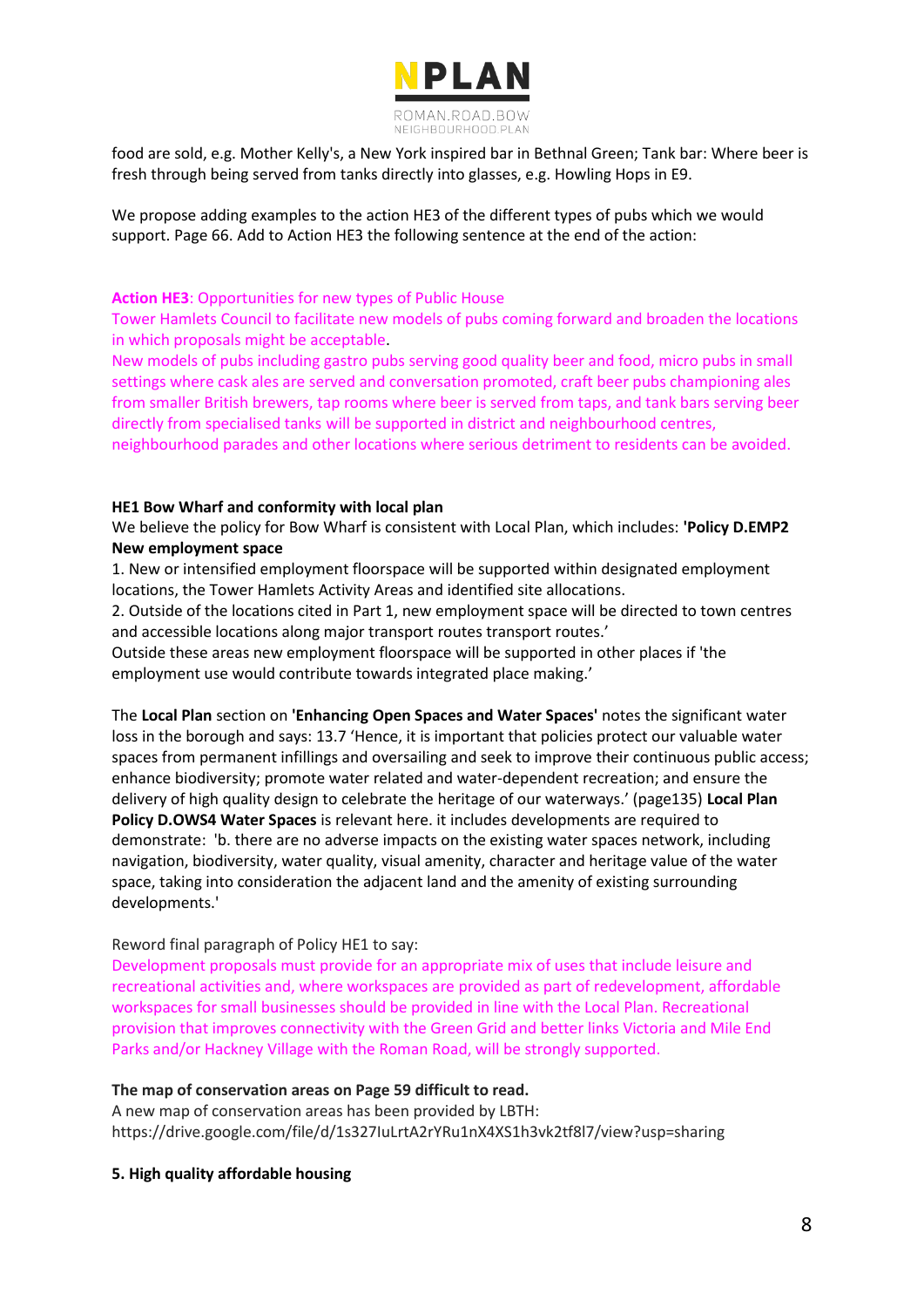

## 40. Policy H2, community led housing.

Community led housing is where: Open and meaningful community participation and consent takes place throughout the process. The community group or organisation owns, manages or stewards the homes in whichever way they decide to. The housing development is of true benefit for the local community, a specific group of people (an intentional community), or both. These benefits should also be legally protected in perpetuity.

Page 73 Add at the start of policy H2 Community-led Housing the following bullet points: Community led housing is where:

•Open and meaningful community participation and consent takes place throughout the process. •The community group or organisation owns, manages or stewards the homes in whichever way they decide to.

•The housing development meets the specific needs of the local community, a specific group of people (an intentional community), or both. These benefits should also be legally protected in perpetuity.

### **6: Resilient and Well-Networked Community Infrastructure**

42. Policy CF1 New and improved sports and play facilities.

There is very little legacy within Bow from the 2012 Olympic Games, and existing policy has not led to significant improvements in sports and play provision. Youth work funding across the borough has recently been cut. We have included 5 specific locations where we believe small-scale new or improved sports and play facilities would be appropriate.

Page 77, Add the following text to Policy CF1 after 'will be strongly supported.'

New or improved play provision will be supported at:

- Lawrence Close E3 2AS
- Heylyn Square E32DW
- Rectangular paved area with hedges at foot of Wilmer House, Daling Way E3 5NW
- Tarmac square outside Forth House E3 2HQ
- Sutherland Road E3 5HG

43. Action CF2: Concerns around the need for clarity about how improvements will be provided. Page 78, reworded Action

CF2:

### **Action CF2 Youth work facilities**

•Proposals will be supported from site owners to develop new or improved youth work, arts or cultural facilities funded by voluntary sector capital grants, local authority estate regeneration or through other capital programmes at the following locations: the Chisenhale Art Place, Malmesbury Estate and Lockton Estate.

•Proposals to improve existing youth facilities at Eastside, Green Light Youth Club and St Paul's Old Ford will be strongly supported.

44. Action CF3 Improving existing community centres

Page 80 Action CF3; Delete the words 'should be allocated' in the last sentence (typo).

45. Action CF4 Community groups.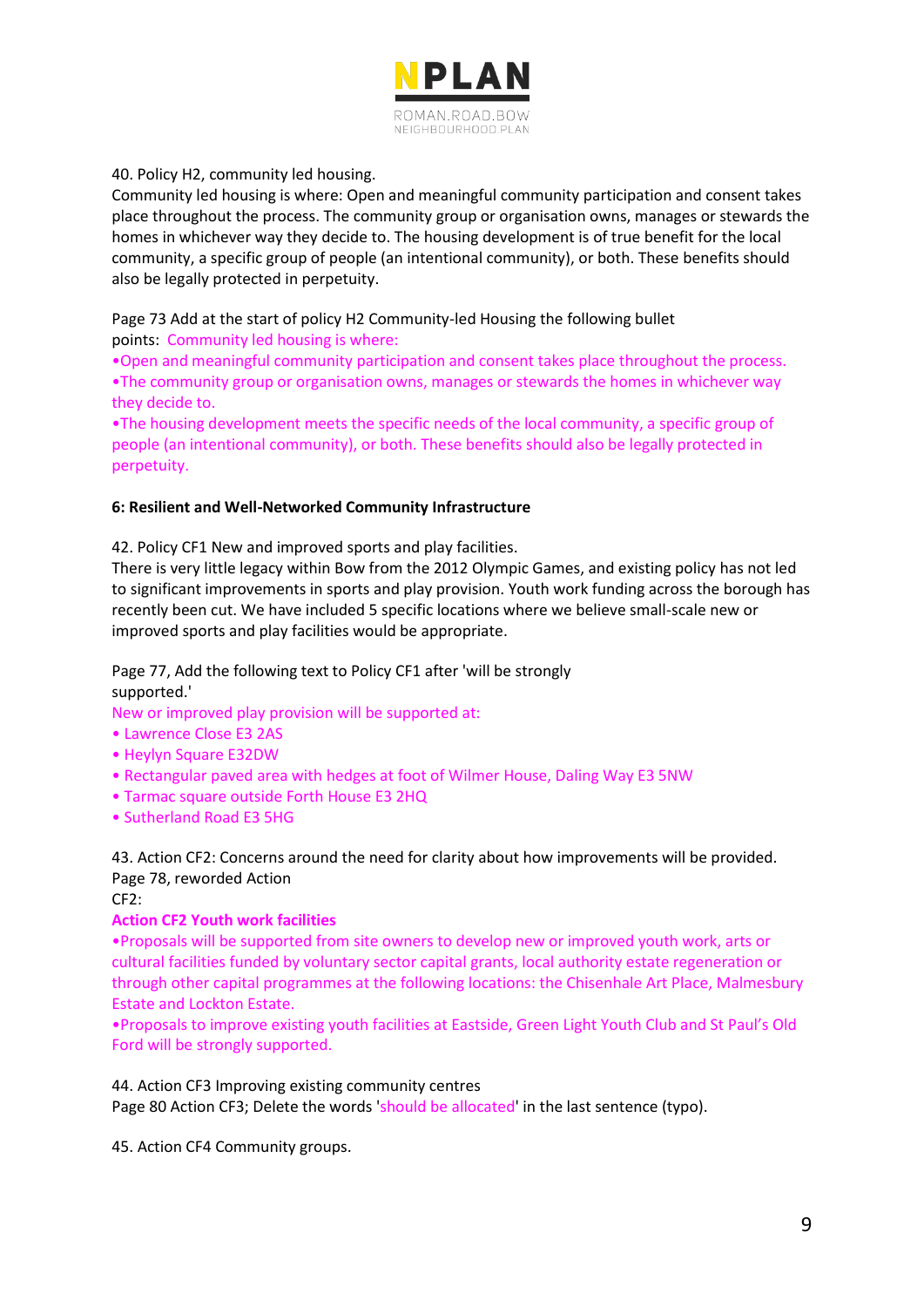

Rename CF4 'Partnership working' Replace the text for the action with:

• Closer collaboration between the Council and voluntary and community groups will enable better use of limited resources and direct future funding for community infrastructure where it is most needed, considering the range of activities and facilities across the neighbourhood area.

 •The Neighbourhood Forum working in partnership with Tower Hamlets Council, other local groups, and Tower Hamlets Council for Voluntary Service will seek to develop community provision where most needed across the neighbourhood area.

### 46. Action CF5 : Community Asset Transfer and Assets of Community Value

Page 84. Action CF5. The Forum agrees that the wording can be improved, and changes are proposed to clarify why Bow Arts Studio and Nunnery Gallery are mentioned. The reason for mentioning them is that their buildings have been developed and are comparatively well maintained partly because these organisations own them and have the freedom to develop and manage them in a way which i[s](https://assets.publishing.service.gov.uk/government/uploads/system/uploads/attachment_data/file/599778/Guide_for_the_Disposal_of_Surplus_Land.pdf)n't possible under a local authority lease. It is [government policy](https://assets.publishing.service.gov.uk/government/uploads/system/uploads/attachment_data/file/599778/Guide_for_the_Disposal_of_Surplus_Land.pdf) to dispose of surplus and under-used land and property owned by central government wherever possible: 'The disposal of surplus government owned property is an important part of the Government's drive to improve its estate management and create an efficient, fit-for-purpose and sustainable estate that meets future needs.'

The Council's Asset Management Team have stated they do not support the proposal for a transfer of the site, but, to our knowledge, the Council has no long-term strategy or plans to develop the site. A significant part of the site has remained dilapidated and under-used for decades, and the Council understandably has many other pressing demands on its resources at this time. The Asset Management Team's view may not be shared by the Council's elected representatives, and the idea of community asset transfer is supported by the GLA Culture and Creative Industries Unit. Some local authorities, such a[s](https://www.dartford.gov.uk/downloads/file/803/disposal-of-land-policy) [Dartford,](https://www.dartford.gov.uk/downloads/file/803/disposal-of-land-policy) have developed disposal of land policies which set out criteria for surplus land/property which include that 'it makes no contribution to the delivery of the Council's services, strategic or corporate objectives.' The Council's [Property Procedures for Disposals and](https://democracy.towerhamlets.gov.uk/documents/s152858/6.9a%20Appendix%201%20-%20Property%20Procedures%20for%20Disposals%20and%20Lettings.pdf)  [Lettings 2019](https://democracy.towerhamlets.gov.uk/documents/s152858/6.9a%20Appendix%201%20-%20Property%20Procedures%20for%20Disposals%20and%20Lettings.pdf) has procedures for disposal that rely on the Asset Management Working Group identifying buildings that they view as unused, under used or not offering value for money. Financial considerations seem to take precedence over wider economic, social or environmental considerations, as regarding the method of disposal, the document states: 'The general presumption is that the method of sale should require the open invitation of competitive bids unless the Divisional Director and HAM considers that an alternative method of disposal would be more appropriate.' From the Forum's perspective, it is hard to understand how retaining the land contributes to Tower Hamlets Council's services, strategic or corporate objectives, other than it provides a regular revenue stream.

**Page** 84 Add the following to the end of section 9.6.1 Key issue: The example of Bow Arts Trust is relevant. They have developed the Nunnery Gallery, a free public gallery with a local focus, alongside a shop and cafe, and plan to purchase the leasehold of 'affordable space' of a large new commercial development in Hackney Wick for long term cultural use. This demonstrates what can be achieved by locally based charities.

### **Change to wording of CF5**

In order for Chisenhale Art Place Trust, Gallery and Dance Space to continue sustainably and control adaptation and development of existing facilities more directly, the Forum would strongly support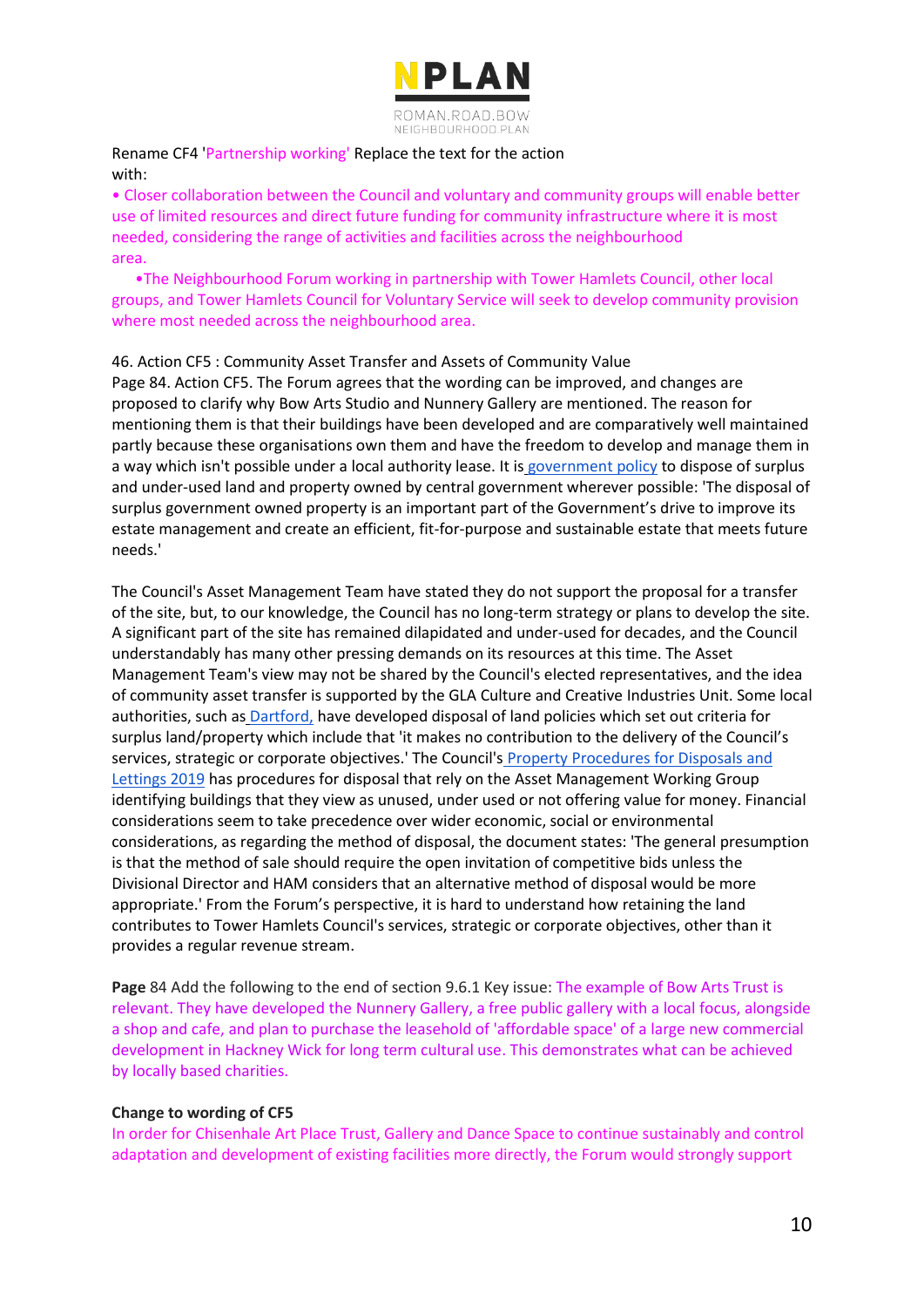

the transfer of ownership of the building from Tower Hamlets Council, using Community Asset Transfer.

Page 84, Action CF5 Label the first paragraph about community asset transfer a. and the second paragraph about Assets of Community Value b.

48. CIL; incorrect name and need to give greater prominence to this section. Page 87, replace '**10 Priorities for Community Interest levy (CIL) funding** with: **10. Priorities for Community Infrastructure Levy (CIL) or its replacement.** 

Move section 10, Community Infrastructure Levy to a separate page and make the heading more prominent

### **Other Matters**

**1. Thames Water and Marine Planning and Marine Licencing**

Page 71 of draft plan mentions Thames Water's response to the Reg 14 consultation and includes their comment that: 'Developers need to consider the net increase in water and waste water demand to serve their developments and also any impact the development may have off site further down the network if no/low water pressure and internal/external sewage flooding of property is to be avoided. Thames Water encourages developers to use their free pre-planning service.'' We believe, in the context of the plan, this is sufficient.

Page 61 at the end of the justification section, after 'ownership of canal bridges' and before section 7.3 add: The **South East Marine Plan** includes the **Policy SE-HER-1**: 'Proposals that demonstrate they will conserve and enhance the significance of heritage assets will be supported.'

## **Outstanding issues where there is disagreement**

#### **1. Designating local green spaces**

A. Paragraphs 30 - 32 Local green spaces: Please see the Forum's evidence base document ['Potential sites for improved spaces for play and recreation'](http://romanroadbowneighbourhoodplan.org/wp-content/uploads/2021/03/Play-recreation-potential-spaces-for-improvement-web.pdf) which addresses the criteria for local green spaces for each site proposed for designation.

Throughout our public engagement people expressed how much they value and appreciate these green spaces. Please see **Engagement Report**, pages 4-5 for appreciation of green spaces, page 45 for mention of Matilda Gardens and page 55 for the area around Daling Way.

Whilst these amenity spaces are attached to housing estates, they are not private spaces only for the benefit of residents. In an area where green open spaces are limited, these spaces are focal points for the wider community to come together. They provide space for children to engage in informal play and for people to socialise. The community also recognised and commented that as open spaces they play a role in providing for biodiversity and help to mitigate poor air quality in the area. Such spaces may not be visibly of the highest quality but the local community understands and appreciates the important and multi-functional role that they play.

Daling Way has 3 tower blocks overlooking the green space, and designation is needed to prevent infill development along Old Ford Road to the west of the Lord Morpeth pub. Locton Green is also the location of tower blocks with very little other surrounding green space and is well landscaped. It's important to protect this space from small infill development along Parnell Road. Brodick House